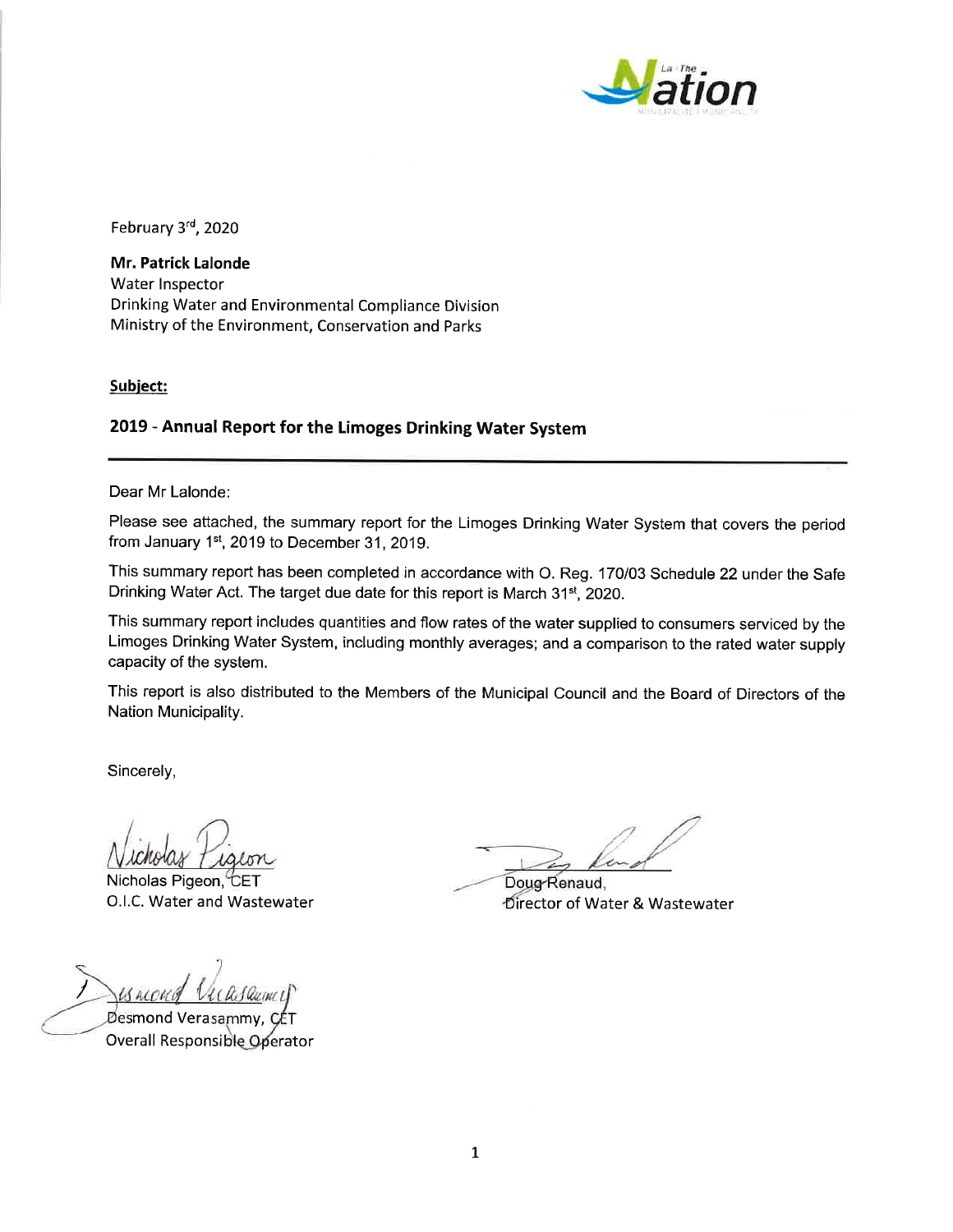# *In the preparation of this summary Report, we have complied with the following requirements:*

- List the requirements of the Act, the Regulations, the Systems Approval, Drinking Water Works Permit, Municipal Drinking Water License, and any orders applicable to the system that were not met at any time during the period covered by the report;
- For each requirement referred to in clause (a) that was not met, specify the duration of the failure and the measurements that were taken to correct the failure;
- A summary of the quantities and flow rates of the water supplied during the period covered by the report, including monthly average and maximum daily flows;
- A comparison of the summary referred to in paragraph 1 to the rated capacity and flow rates approved in the system approval, drinking water works permit, or municipal drinking water license, or if the system is receiving all of its water from another system under an agreement pursuant to subsection 5 (4), to the flow rates specified in the written agreement.

# *Comparison:*

During the period of January 1, 2019 to December 31, 2019:

- The maximum daily flow to the distribution system was 1759  $m^3$ /day. This occurred in July, and it represented 85% of the rated capacity of 2080  $\text{m}^3/\text{day}$ .
- The maximum daily flow from the wells was 2034  $m^3$ /day. This occurred in July, and it represented 98% of the rated capacity. In accordance with our PTTW # 1106‐968LAR, the maximum rated flow from the wells is 24.1 L/sec or 2080 m<sup>3</sup>/day.
- The average daily distribution flow was 1015  $\mathrm{m}^3/\mathrm{day}$ .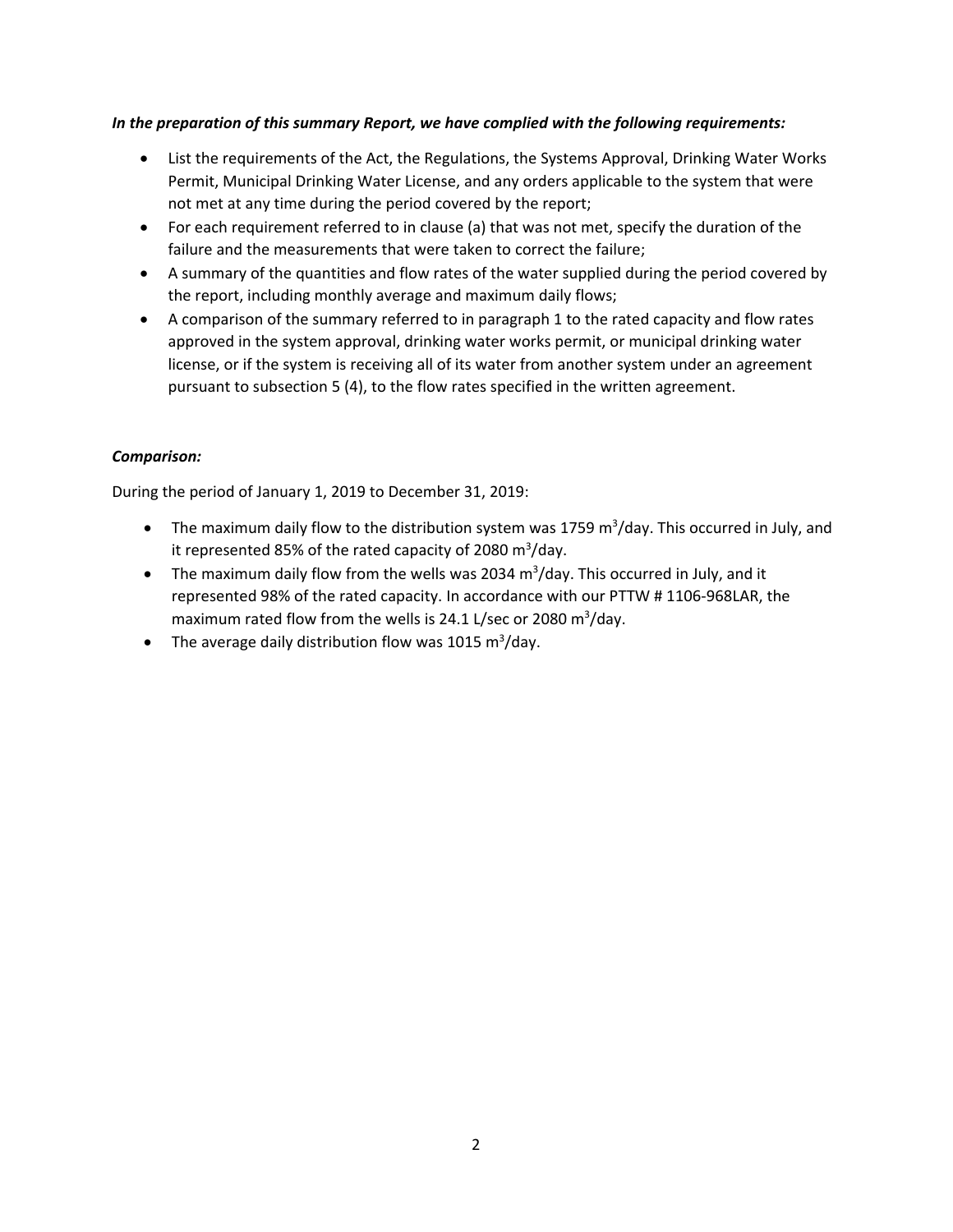

# *Drinking ‐ Water Systems Regulation O. Reg.170/03*

# **System Information**

| <b>Drinking Water System Name:</b>     | Limoges Water Treatment Plant              |
|----------------------------------------|--------------------------------------------|
| <b>Drinking Water System Number:</b>   | 260006841                                  |
| Drinking Water System Owner:           | The Corporation of the Nation Municipality |
| <b>Operathing Authority:</b>           | The Nation Municipality                    |
| <b>Drinking Water System Category:</b> | Large Municipal Residential                |
| Period being reported:                 | Jan. 1 to Dec. 31, 2019                    |

**Does your Drinking‐Water System serve more than 10 000 people? Yes ( ) No ( X )**

**Is your annual report available to the public at no charge on a web site on the internet? Yes ( X ) No ( )**

### **Summary Report (170/03 Schedule 22) will be available for inspection at:**

| <b>Municipal Office</b>                    |  |
|--------------------------------------------|--|
| The Corporation of the Nation municipality |  |
| 958 Route 500 West                         |  |
| Casselman, ON                              |  |
| K0A1M0                                     |  |

**List all Drinking‐Water System, which receive all of their drinking water from your system:**

| <b>Drinking Water System Name</b> | Drinking Water System Number |
|-----------------------------------|------------------------------|
| <b>ILe Baron Estate</b>           | N/A                          |

**Yes ( X ) No ( ) Did you provide a copy of your annual report to all Drinking Water System owners that are connected to you and to whom you provide all of its drinking water?**

Limoges Drinking Water System Ontario Regulation 170/03, Section 11 Annual Report 2019

**3**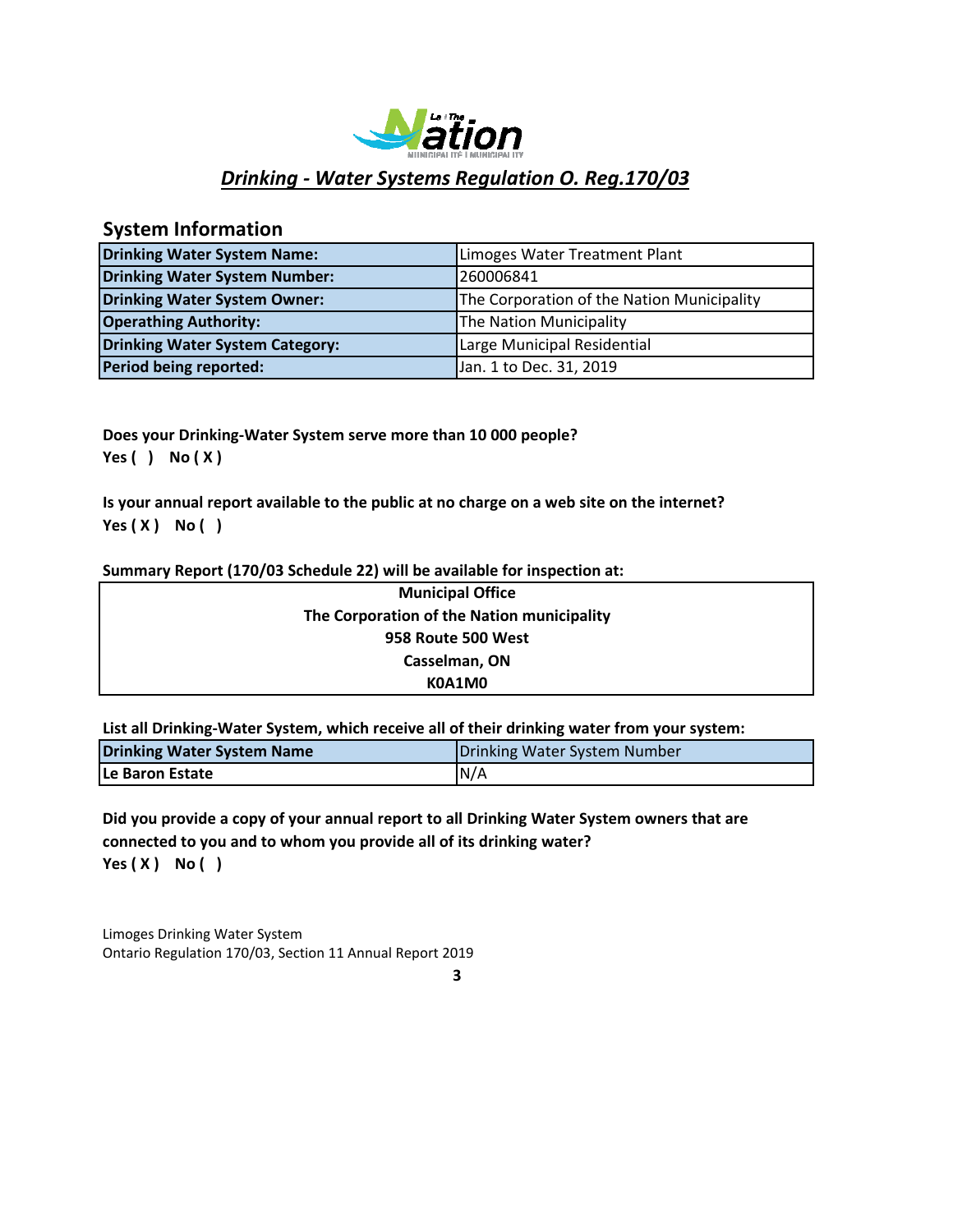**Indicate how you notified system users that your annual report is available, and is free of charge.**

**( X ) Public access / Notice via the web**

( ) Public access / notice via government Office

( ) Public access / notice via a newspaper

( ) Public access / notice via Public Request

**( X ) Public access / notice via a Public Library**

() Public access / notice via another method\_

### **Describe your Drinking Water System**

The Limoges water treatment plant was designed as a GUDI Treatment System. It is operated as a GUDI System; treating groundwater that has the potential of being influenced by surface water. The treatment uses a conventional process; chemically assisted filtration followed by disinfection. The plant has a rated capacity of 2080 m3/day; services the Village of Limoges, the Community of Forest Park, Le Baron Estate, and the Ben Tardif Trailer Park. Raw water is supplied from two production wells; delivered via a five km watermain into an aeration basin at the water treatment plant. Further treatment is achieved in sequence by chemical oxidation and a dual train chemically assisted filtration process. Primary disinfection is achieved by chlorination followed by chloramination for secondary disinfection. Treated water is stored in two onsite water storage towers and then pumped into the distribution system. All processes are fully automated and monitored using a SCADA System. Operators perform routine monitoring, and maintain operation and production records of the groundwater supply wells, the plant and treatment processes, and the distribution systems. The Operators also conduct water quality sampling and testing, and system maintenance.

The Chemical feed systems consist of chemical pumps, storage tanks, piping and associated appurtances to deliver treatment chemicals inluding potassium permanganate, Alum, Polyelectrolyte, Sodium Hypochlorite and Ammonium Sulphate.

### **List all water treatment chemicals used over this reporting period**

| <b>Chemical Name</b>   | Supplier                 |
|------------------------|--------------------------|
| Potassium Permanganate | <b>Brenntag</b>          |
| PAX-XL6                | Kemira                   |
| Polyelectrolyte        | Northland Chemicals Inc. |
| Sodium Hypochlorite    | Brenntag                 |
| Ammonium Sulfate       | Brenntag                 |

#### **Were any significant expenses incurred to?**

( ) Install required equipment

#### **( X ) Repair required equipment**

( ) Replace required equipment

Limoges Drinking Water System Ontario Regulation 170/03, Section 11 Annual Report 2019

**4**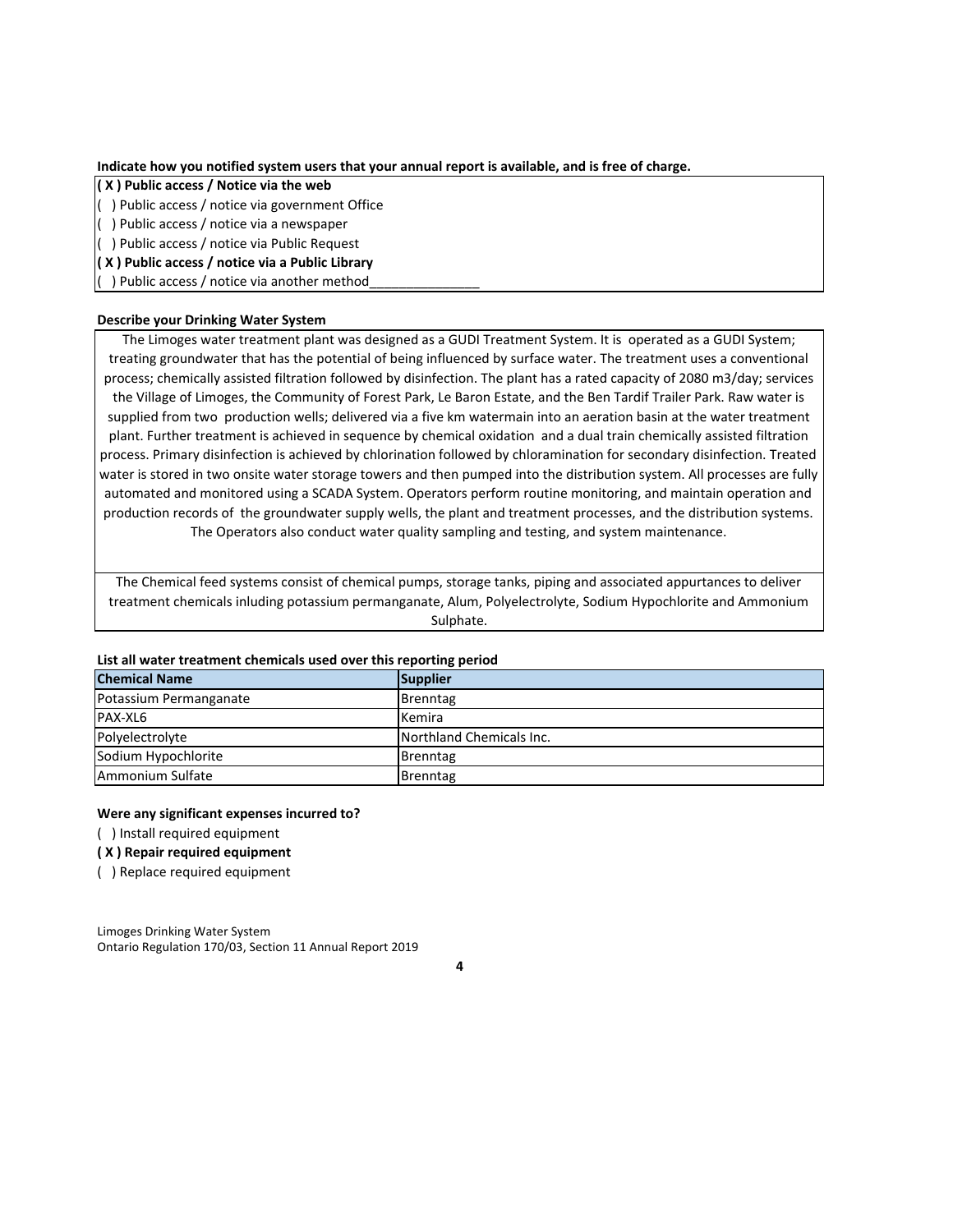| Well #1 rehab and camera   \$                              | 53,500.00 |
|------------------------------------------------------------|-----------|
| Calibration of Flow meter   \$                             | 1,500.00  |
| Replaced 6" globe valve on filter 2A, 1A and $1B\vert\$ \$ | 9,600.00  |
| Hydrant inspection & Flushing \$                           | 5,220.00  |
| Install new sump pump in flow meter chamber at             |           |
| well #2                                                    | 1,000.00  |
| Maintenance on reservoir #1 \$                             | 45,000.00 |
| Replaced both pre KMN04 dosage pumps   \$                  | 5,350.00  |
| Calibration of analyzers and instruments   \$              | 1,200.00  |

**Please provide a brief description and a breakdown of monetary expenses incurred**

**Provide details on the notices submitted in accordance with subsection 18(1) of the Safe Drinking Water Act or section 16‐4 of schedule 16 of O.Reg.170/03 and reported to Spill Action Centre.**

| <b>Incident Date</b> | <b>Parameter</b> | <b>Result</b> |      | Unit of Measure   Corrective Action                                             | <b>Corrective</b><br><b>Action Date</b> |
|----------------------|------------------|---------------|------|---------------------------------------------------------------------------------|-----------------------------------------|
| 2019-04-24           | Sodium           | 30.1          | mg/L | re-sampled, distribute<br>letter to residents as<br>per EOHU<br>recommandation. | 2019-05-13                              |

**Microbiological testing done under the Schedule 10, 11 or 12 of Regulation 170/03, during this reporting period.**

|                     | <b>Number of</b><br>samples | <b>Range of E.Coli</b><br>$(min#)$ - $(max#)$ | <b>Range of Total</b><br><b>Or Fecal Results   Coliform Results</b><br>$(min#)$ - $(max#)$ | <b>Number of HPC</b><br>samples | <b>Range of HPC</b><br><b>Results</b><br>$(min#)$ - $(max#)$ |
|---------------------|-----------------------------|-----------------------------------------------|--------------------------------------------------------------------------------------------|---------------------------------|--------------------------------------------------------------|
|                     |                             |                                               |                                                                                            |                                 |                                                              |
| Raw Well #1         | 52                          | $0 - 0$                                       | $0 - 0$                                                                                    | N/A                             | N/A                                                          |
| Raw Well #2         | 53                          | $0 - 0$                                       | $0 - 0$                                                                                    | N/A                             | N/A                                                          |
| <b>Treated</b>      | 53                          | $0 - 0$                                       | $0 - 0$                                                                                    | 53                              | $0 - 8$                                                      |
| <b>Distribution</b> | 159                         | $0 - 0$                                       | $0 - 0$                                                                                    | 53                              | $0 - 2$                                                      |

**Operational testing done under Schedule 7, 8 or 9 of Regulation 170/03 during the period covered by this Annual Report.**

|                                                                                                             | <b>Number of Grab</b> |                     |                                                   |  |  |
|-------------------------------------------------------------------------------------------------------------|-----------------------|---------------------|---------------------------------------------------|--|--|
|                                                                                                             | samples               |                     | Range of Results For continuous monitors use 8760 |  |  |
|                                                                                                             |                       | $(min#)$ - $(max#)$ | as the number of samples.                         |  |  |
| Turbidity (Raw W1)                                                                                          | 25                    | $(0.14) - (9.06)$   |                                                   |  |  |
| Turbidity (Raw W2)                                                                                          | 25                    | $(0,13) - (1.94)$   |                                                   |  |  |
| <b>Chlorine Combined Dist. Syst,</b>                                                                        | 8760                  | $(0,60) - (2,78)$   |                                                   |  |  |
| Turbidity (Treated water)                                                                                   | 8760                  | $(0,036) - (0,367)$ |                                                   |  |  |
| Note: Record the unit of measure if it is not milligrams per liter. *Average per day of combine chlorine in |                       |                     |                                                   |  |  |

**distribution syst.; min. 1.66 ‐ max. 2.38 mg/L.**

Limoges Drinking Water System

Ontario Regulation 170/03, Section 11 Annual Report 2019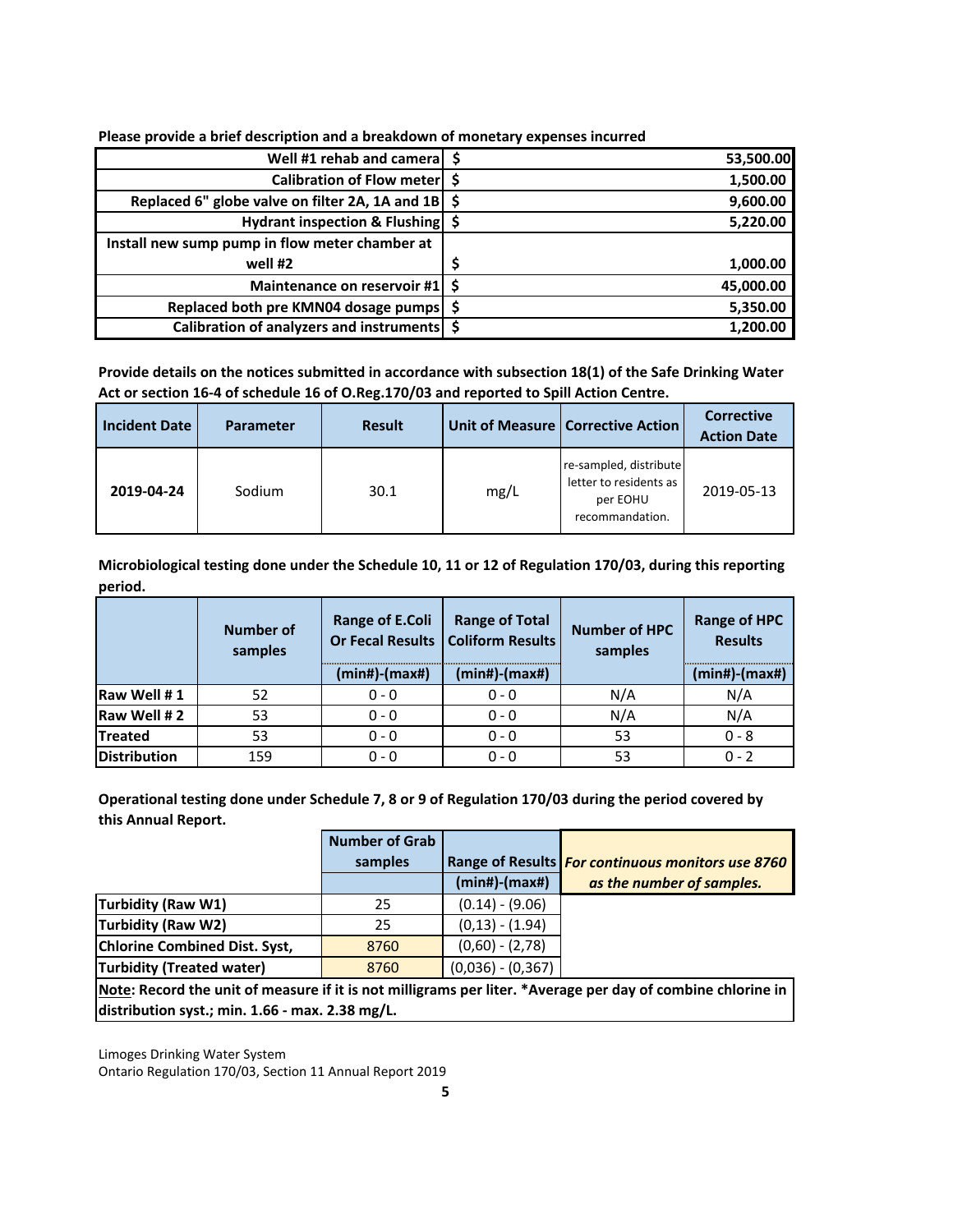**Summary of additional testing and sampling carried out in accordance with the requirement of an approval, order or other legal instrument.**

| Date of Legal instrument issued | <b>Parameter</b> | <b>Date Sampled</b> | <b>Result</b> | Unit of<br><b>Measure</b> |
|---------------------------------|------------------|---------------------|---------------|---------------------------|
| N/A                             |                  |                     |               |                           |

**Summary of Inorganic parameters tested during this reporting period or the most recent sample results**

| <b>Parameter</b> | Sample date     | <b>Result value</b><br>(mg/L) | Limit (mg/L)                       | <b>Exceedance</b> |
|------------------|-----------------|-------------------------------|------------------------------------|-------------------|
| <b>Antimony</b>  | $02$ -Apr-19    | <0.0001                       | 0.006                              | No                |
| <b>Arsenic</b>   | $02$ -Apr-19    | < 0.0001                      | 0.01                               | No                |
| <b>Barium</b>    | $02$ -Apr-19    | 0.522                         |                                    | <b>HalfMac</b>    |
| Boron            | $02$ -Apr-19    | 0.069                         | 5                                  | No                |
| <b>Cadmium</b>   | $02$ -Apr-19    | < 0.000015                    | 0.005                              | No                |
| Chromium         | $02$ -Apr-19    | < 0.002                       | 0.05                               | No                |
| <b>Fluoride</b>  | $02$ -Apr-19    | < 0.1                         | 1.5                                | No                |
| <b>Mercury</b>   | $02$ -Apr-19    | 0.00002                       | 0.001                              | No                |
| <b>Selenium</b>  | $02$ -Apr-19    | < 0.001                       | 0.05                               | No                |
| <b>Sodium</b>    | $02$ -Apr-19    | 35.7                          | Health >20 reportable (Limit: 200) | yes               |
| Uranium          | $02$ -Apr-19    | < 0.00005                     | 0.02                               | No                |
| <b>Nitrite</b>   | <b>2019 RAA</b> | < 0.1                         |                                    | No                |
| <b>Nitrate</b>   | <b>2019 RAA</b> | 0.28                          | 10                                 | No                |

# **Summary of Lead testing under Schedule 15.1 during this reporting period**

| <b>Location Type</b> | <b>Number of</b><br>samples | Limit      | Range of Lead Results (mg/L)<br>$(min #) - (max #)$ |         | <b>Number of</b><br><b>Exceedance</b> |
|----------------------|-----------------------------|------------|-----------------------------------------------------|---------|---------------------------------------|
| Plumbing             | N/A                         |            |                                                     |         | N/A                                   |
| <b>Distribution</b>  | ы                           | $0.1$ mg/L | < 0.00003                                           | 0.00008 | l No                                  |
| <b>Alkalinity</b>    |                             |            | 207                                                 | 221     | N/A                                   |
| <b>pH</b>            |                             |            | $(7.89 - 8.13)$                                     |         | l No                                  |

Limoges Drinking Water System Ontario Regulation 170/03, Section 11 Annual Report 2019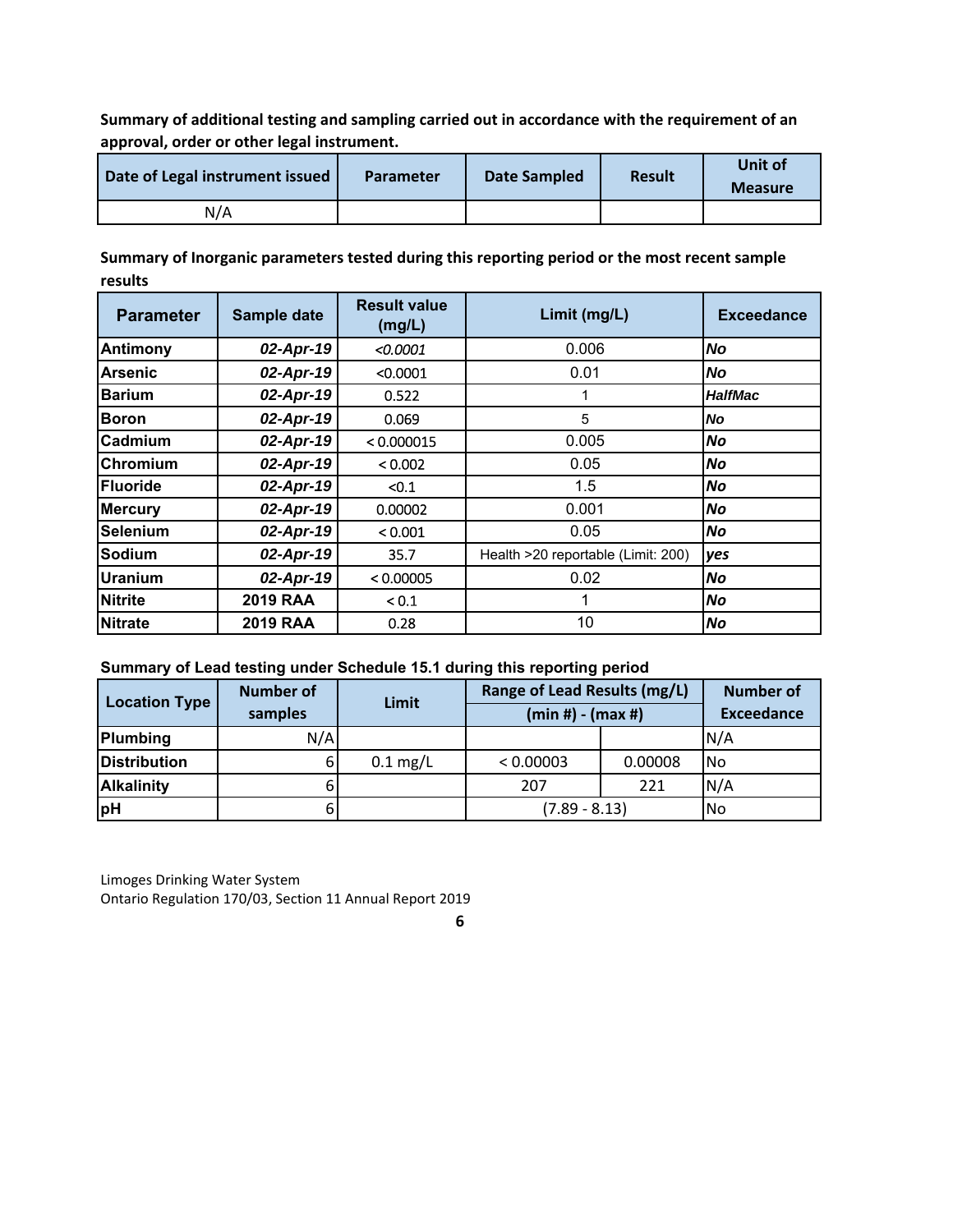| <b>Parameter</b>                          | Sample date | <b>Result value</b><br>$(\mu g/L)$ | <b>Conversion in</b><br>mg/L | Limit $(mg/L)$          | <b>Exceedance</b> |
|-------------------------------------------|-------------|------------------------------------|------------------------------|-------------------------|-------------------|
| Alachlor                                  | 2019-04-02  | < 0.3                              | < 0.0003                     | 0.005 mg/L              | no                |
| Atrazine + N-dealkylated metobolites      | 2019-04-02  | < 0.5                              | < 0.0005                     | 0.005 mg/L              | no                |
| Azinphos-methyl                           | 2019-04-02  | <1                                 | < 0.001                      | 0.02 mg/L               | no                |
| Benzene                                   | 2019-04-02  | < 0.5                              | < 0.0005                     | 0.001 mg/L              | no                |
| Benzo(a)pyrene                            | 2019-04-02  | < 0.005                            | < 0.000005                   | 0.00001 mg/L            | no                |
| Bromoxynil                                | 2019-04-02  | < 0.3                              | < 0.0003                     | $0.005$ mg/L            | no                |
| Carbaryl                                  | 2019-04-02  | $3$                                | < 0.003                      | 0.09 mg/L               | no                |
| Carbofuran                                | 2019-04-02  | $\leq 1$                           | < 0.001                      | 0.09 mg/L               | no                |
| Carbon Tetrachloride                      | 2019-04-02  | < 0.2                              | < 0.0002                     | 0.002 mg/L              | no                |
| Chlorpyfiros                              | 2019-04-02  | < 0.5                              | < 0.0005                     | 0.09 mg/L               | no                |
| Diazinon                                  | 2019-04-02  | $\leq 1$                           | < 0.001                      | $0.02$ mg/L             | no                |
| Dicamba                                   | 2019-04-02  | $<$ 5                              | < 0.005                      | $\overline{0.12}$ mg/L  | no                |
| 1.2-Dichlorobenzene                       | 2019-04-02  | < 0.5                              | < 0.0005                     | $0.2$ mg/L              | no                |
| 1.4-Dichlorobenzene                       | 2019-04-02  | < 0.5                              | < 0.0005                     | 0.005 mg/L              | no                |
| 1,2-Dichloroethane                        | 2019-04-02  | < 0.5                              | < 0.0005                     | $0.005$ mg/L            | no                |
| 1,1-Dichloroethylene (vinyldene chloride) | 2019-04-02  | < 0.5                              | < 0.0005                     | 0.014 mg/L              | no                |
| Dichloromethane                           | 2019-04-02  | < 5                                | < 0.005                      | 0.05 mg/L               | no                |
| 2-4 Dichlorophenol                        | 2019-04-02  | < 0.1                              | < 0.0001                     | $0.9$ mgL               | no                |
| 2,4-Dichlorophenoxy acetic acid (2,4-D)   | 2019-04-02  | $<$ 5                              | < 0.005                      | $0.1$ mg/L              | no                |
| Diclofop-methyl                           | 2019-04-02  | <0.9                               | < 0.0009                     | 0.009 mg/L              | no                |
| Dimethoate                                | 2019-04-02  | $\leq 1$                           | < 0.001                      | $0.02$ mg/L             | no                |
| Diquat                                    | 2019-04-02  | 5                                  | < 0.005                      | 0.07 mg/L               | no                |
| Diuron                                    | 2019-04-02  | $<$ 5                              | < 0.005                      | $0.15$ mg/L             | no                |
| Glyphosate                                | 2019-04-02  | $25$                               | < 0.0025                     | $0.28$ mg/L             | no                |
| Malathion                                 | 2019-04-02  | < 5                                | < 0.005                      | $0.19$ mg/L             | no                |
| 2-Methyl-4-chlorophenoxyacetic acid (MCP  | 2019-04-02  | < 10                               | < 0.001                      | $0.1$ mg/L              | no                |
| Metholachlor                              | 2019-04-02  | $3$                                | < 0.003                      | $0.05$ mg/L             | no                |
| Metribuzin                                | 2019-04-02  | <3                                 | < 0.003                      | 0.08 mg/L               | no                |
| Monochlorobenzene                         | 2019-04-02  | < 0.5                              | < 0.0005                     | $0.08$ mg/L             | no                |
| Paraquat                                  | 2019-04-02  | <1                                 | < 0.001                      | $0.01$ mg/L             | no                |
| Pentachlorophenol                         | 2019-04-02  | < 0.1                              | < 0.0001                     | 0.06 mg/L               | no                |
| Phorate                                   | 2019-04-02  | < 0.3                              | < 0.0003                     | $\overline{0.002}$ mg/L | no                |
| Picloram                                  | 2019-04-02  | < 5                                | < 0.005                      | $0.19$ mg/L             | no                |

**Summary of Organic parameters sampled during this reporting period or the most recent sample results**

Limoges Drinking Water System

Ontario Regulation 170/03, Section 11 Annual Report 2019